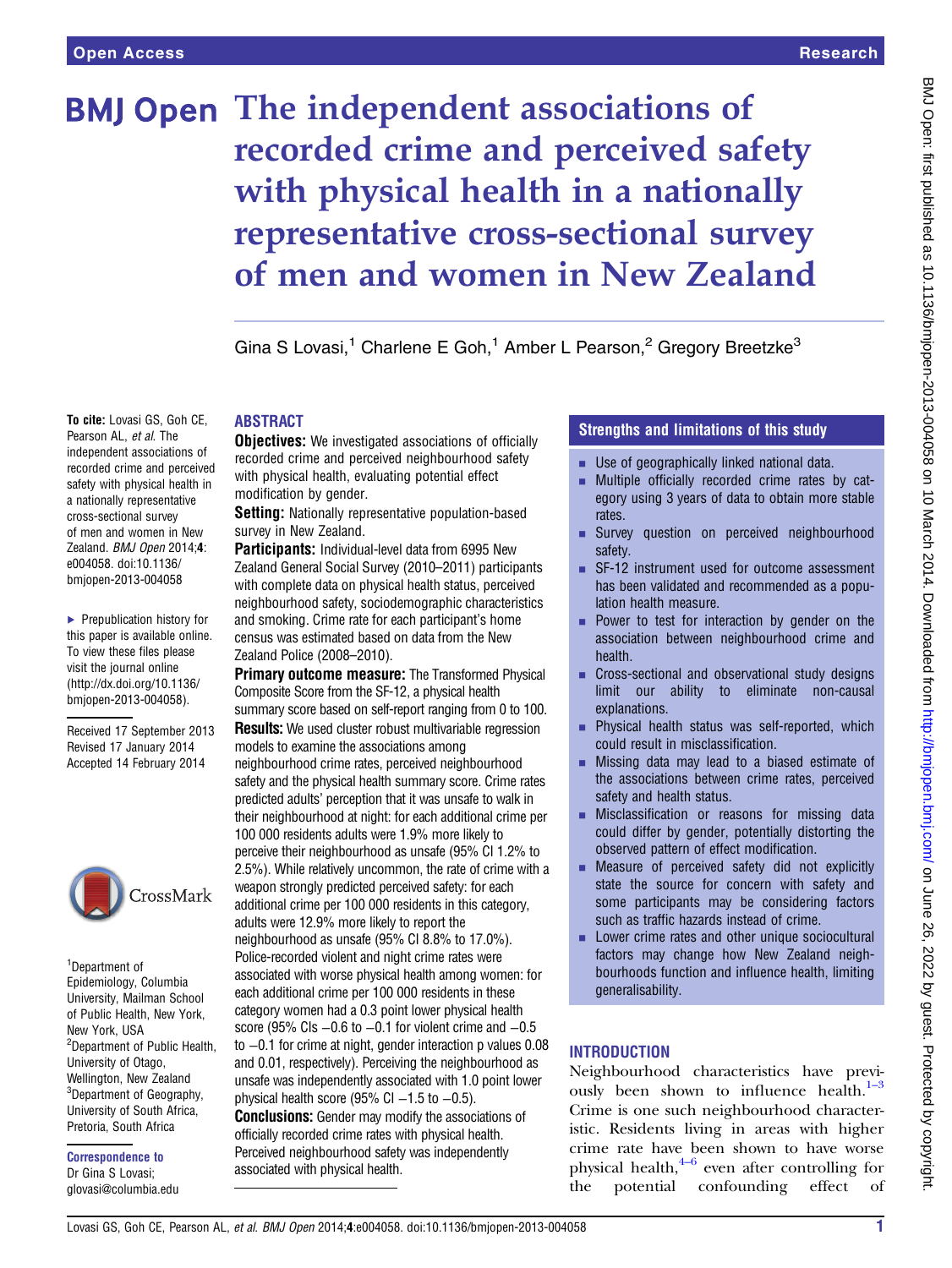sociodemographic characteristics. There are several causal pathways by which local crime rates can affect health, including trauma resulting from victimisation or chronic  $stress<sup>7</sup>$  and anxiety related to a perceived threat.[8](#page-6-0) Stress pathways could involve mental health, sleep duration or stress-coping behaviours such as tobacco use or alcohol intake. Other behavioural pathways could also play a role if outdoor physical activities, such as walking in the neighbourhood, were restricted to minimise victimisation risk, adversely affecting physical health.<sup>9</sup> <sup>10</sup> Thus, potential health benefits may be among the reasons to pursue local crime prevention.

Although recorded crime may be thought to influence health status through perceived safety, the role of perceived safety as a mediator of this relationship has often been assumed rather than tested empirically.<sup>[11](#page-6-0)</sup> Independent or divergent associations have been observed for officially recorded crime as compared with perceived safety problems in analyses predicting health and health behaviours, suggesting that recorded crime and perceived safety may not be simply serving as proxies for each other.<sup>[11 13](#page-6-0)–[18](#page-7-0)</sup> In addition to officially recorded crime, the perception of safety may be influenced by environmental- and neighbourhood-level factors, such as social cohesion, street lighting and neighbourhood physical disorder.<sup>[9 10](#page-6-0)</sup> A recent systematic review highlighted many inconsistencies in the literature on the link between officially recorded crime and per-ceived safety with physical activity.<sup>[10](#page-6-0)</sup> Yet, individual perceptions and responses to the local environment may not be the same for all groups.[16](#page-6-0) Associations of local crime rates with health have been shown to vary based on local<sup>[17](#page-6-0)</sup> or national socioeconomic context,  $18^{18}$  as well as by gender[.10 12 14](#page-6-0) [18](#page-7-0)–<sup>20</sup>

Men and women have been shown to differ in their perceived risk of victimisation and fear depending on the type of crime<sup>[21](#page-7-0)</sup>; they have also been observed to vary in their likelihood of exercise associated with perceived safety.<sup>[20](#page-7-0)</sup> It has also been suggested that women might be more exposed to their local area than men,<sup>[22](#page-7-0)</sup> which may contribute to the differences in associations with officially recorded crime and self-reported perception of safety on health.

This study sought to assess the association of officially recorded crime and self-reported perception of safety on physical health status in a national sample of adult New Zealanders using data from the New Zealand General Social Survey (NZGSS) and crime data obtained from the New Zealand Police. We hypothesised that recorded crime would be negatively associated with physical health, and that the perception of a neighbourhood as being 'unsafe' would both partially mediate the relationship between recorded crime and physical health, as well as independently predict worse physical health after controlling for recorded crime in the neighbourhood of residence. Distinguishable subsets of officially recorded crime rates (by crime type, time of occurrence, involvement of a weapon) allow us to investigate the categories of crime that are most associated with perceiving a neighbourhood as unsafe and with experiencing worse physical health. We explored whether these associations differed by gender, as men and women may differ in their perception of neighbourhood problems, or their stress and behavioural responses to perceived safety hazards.

#### MATERIALS AND METHODS Study design and population

The NZGSS was designed to provide information on the well-being of New Zealanders. The NZGSS is a nationally representative cross-sectional survey of New Zealand residents aged 15 years and over. Detailed information on sampling and methodology of the NZGSS has been pre-viously published.<sup>[23](#page-7-0)</sup>

Briefly, the survey employed a multistage sample, and a total of 8550 participants answered the NZGSS personal questionnaire during a 12-month period from April 2010 to March 2011 (81% response rate). The NZGSS was interviewer administered in person using computer-assisted personal interviews which covered a wide range of social and economic topics, including sociodemographic characteristics, perceived neighbourhood safety and self-reported health.

#### Physical health status outcome based on self-report

The outcome variable of interest—physical health status —was self-assessed and measured in the NZGSS by the commonly used SF-12 Health Index, a short version of the SF-36. $24$  The SF-12 consists of 12 questions, covering aspects of physical and mental health. $^{25}$  $^{25}$  $^{25}$  Example questions: "In general, would you say your health is excellent, very good, good, fair or poor?", "During the past four weeks, how much of the time were you limited in the kind of work or other regular daily activities you do as a result of your physical health?" Responses were weighted and combined into a physical health summary score, the Transformed Physical Composite Score (TPCS) ranging from 0 to  $100^{26}$  $100^{26}$  $100^{26}$ 

#### Officially recorded crime rates

Data of officially recorded crime throughout New Zealand for the period (2008–2010) were obtained from the New Zealand Police. Crime rates from 2008 to 2010 were selected for their temporal correspondence with the data collection in  $2010-2011$ ,<sup>[27](#page-7-0)</sup> characterising a period largely preceding our outcome measurement and using 3 years of data to obtain more stable rates. The data included over 360 000 incidents of crime recorded nationally, which have been geocoded and aggregated from the meshblock level to the census area unit (CAU). Each CAU contains approximately 2000 people. Crime data were categorised by type (violent, property, dishonesty or drug and antisocial), whether a weapon was involved, and whether the offence occurred at night (defined as between 20:00 and 7:59). For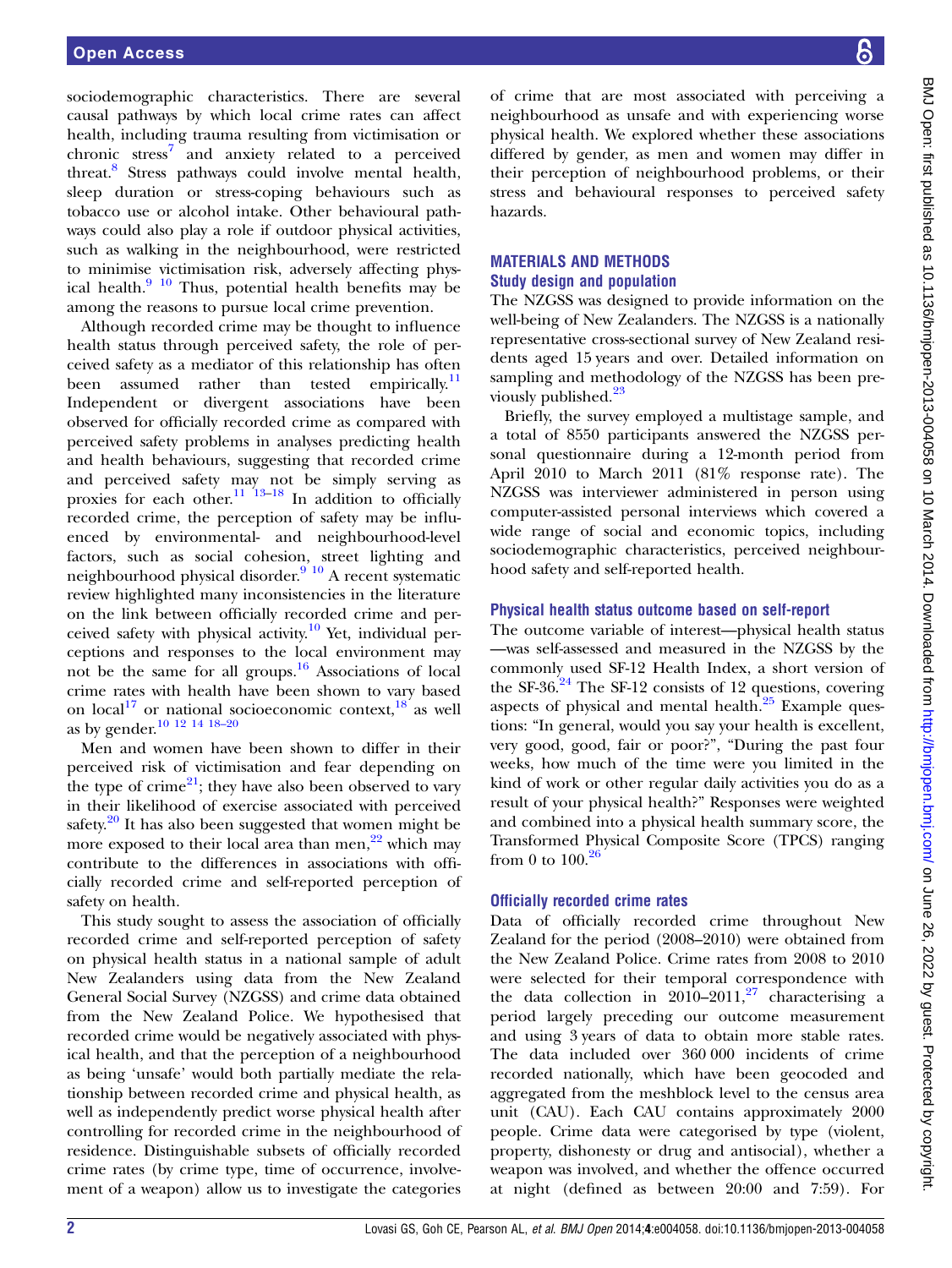overall crime and each category, the average count over the 3-year period was combined with CAU population data to create average annual rates per 100 000 population (see table 1). Crime rates were then linked to individual-data from the NZGSS based on the CAU corresponding to the residential address provided at the time of the NZGSS survey.

#### Perceptions of neighbourhood as unsafe at night

Perceptions of the neighbourhood as being 'unsafe' at night was assessed by asking NZGSS participants: "How safe do you feel walking alone at night in your neighbourhood?" Potential answers ranged on a Likert-type 4-point scale from 1 'very safe' to 4 'very unsafe'. Responses were dichotomised such that feeling 'unsafe/ very unsafe' was considered as representing a perceived safety problem for analyses. Similar measures have been used in previous studies either as an individual measure or as part of a composite scale.<sup>[12](#page-6-0) [28](#page-7-0)-30</sup>

#### Individual sociodemographic characteristics and smoking

Age group (age 15–24, 25–44, 45–64 and 65+ years), gender, ethnicity (Maori, the indigenous population of New Zealand (1) vs Non-Māori (0)), individual-level socioeconomic status (SES), country of birth and smoking status (never, former and current) were considered as physical health determinants that are also potentially associated with place of residence but not on the causal pathway, and thus as potential confounders. SES is a wellknown confounder of the relationship between neighbourhood characteristics and health<sup>3</sup>; available SES measures included education (none or national certificate 1–4, diploma or bachelors or masters or doctorate), employment (currently working for pay  $(1)$  vs otherwise  $(0)$ ), and income (\$NZ0–\$NZ20 000, \$NZ20 001–\$NZ40 000, \$NZ40 001–\$NZ60 000, >\$NZ60 000 per year). Being foreign-born has been found to be associated with neighbourhood of residence and physical health status.<sup>31</sup> Place

of birth was dichotomised into New Zealand-born (1) and born outside of New Zealand (0).

#### Statistical analyses

A linear probability model with cluster robust SEs was used to explore the relationships between crime rates and perception of the neighbourhood as unsafe. Cluster robust linear regression analyses were used to examine the associations between officially reported crime rates and perception of the neighbourhood as unsafe predicting physical health status. An intraclass correlation coefficient (ICC) was used to assess, and cluster robust SEs were used to account for, the potential nonindependence of physical health status scores within the same CAU. Due to the correlations between the different types of crime rates (see table 1), we assessed associations for each recorded crime rate separately and did not mutually adjust for multiple categories of crime in the same model. All models controlled for age, gender, ethnicity, place of birth, education, employment, income and smoking status.

Perception of safety was added to models with officially recorded crime rates to test for independent associations with health and to check for patterns of association consistent with mediation of the crime ratehealth associations. Mediation was expected to manifest as (1) an association between higher crime rate and lower perceived safety, (2) an association between lower perceived safety and worse health status and (3) attenuation of the crime rate-health association when perceived safety is added to the model. Furthermore, as gender was of interest as a potential effect measure modifier, gender stratification was considered for all analyses; Wald p values to evaluate the statistical significance of observed effect modification were calculated from models including a gender interaction. Participants with missing values for any of the analysis variables (N=1555) were excluded from descriptive statistics and regression

| <b>Category label and definition</b>                                   | <b>Mean</b><br>(SD) | <b>Percentiles</b><br>(25th, 50th, 75th) |      |                   |      | <b>Total Violent Property Dishonesty Drug Weapon</b> |      |      |
|------------------------------------------------------------------------|---------------------|------------------------------------------|------|-------------------|------|------------------------------------------------------|------|------|
| <b>Total crime</b>                                                     | 2.2(2.2)            | (0.7, 1.4, 3.3)                          |      |                   |      |                                                      |      |      |
| Violent crime (minor assault, serious<br>assault and grievous assault) | 1.0(1.4)            | (0, 0.7, 1.3)                            | 0.56 | $\qquad \qquad -$ |      |                                                      |      |      |
| Property crime (burglary and theft)                                    | 0.5(0.8)            | (0, 0.3, 0.7)                            | 0.42 | 0.64              |      |                                                      |      |      |
| Dishonesty crime (involving<br>destruction of property)                | 0.7(1.1)            | (0, 0.3, 1.0)                            | 0.42 | 0.49              | 0.52 |                                                      |      |      |
| Drug and antisocial crime (drug<br>related and disorder)               | 0.6(1.2)            | (0, 0, 0.7)                              | 0.46 | 0.45              | 0.46 | 0.35                                                 |      |      |
| Crime with a weapon                                                    | 0.1(0.3)            | $(0, 0, 0)^*$                            | 0.32 | 0.51              | 0.50 | 0.34                                                 | 0.38 |      |
| Crime at night (committed between<br>20:00 and 7:59)                   | 1.2(1.6)            | (0, 0.7, 1.7)                            | 0.56 | 0.80              | 0.65 | 0.57                                                 | 0.57 | 0.48 |

Table 1 Correlation matrix of New Zealand Police recorded crime rates by type, weapon use and time of day across census area units inhabited by New Zealand General Social Survey participants

Mean annual rate of crime was calculated for 2008–2010 using count per 100 000 residents for each census area unit; descriptive statistics and Pearson's correlations shown are calculated across individual NZGSS participants (N=6995). \*The rate of crime with a weapon had a 90th centile of 0.3.

NZGSS, New Zealand General Social Survey.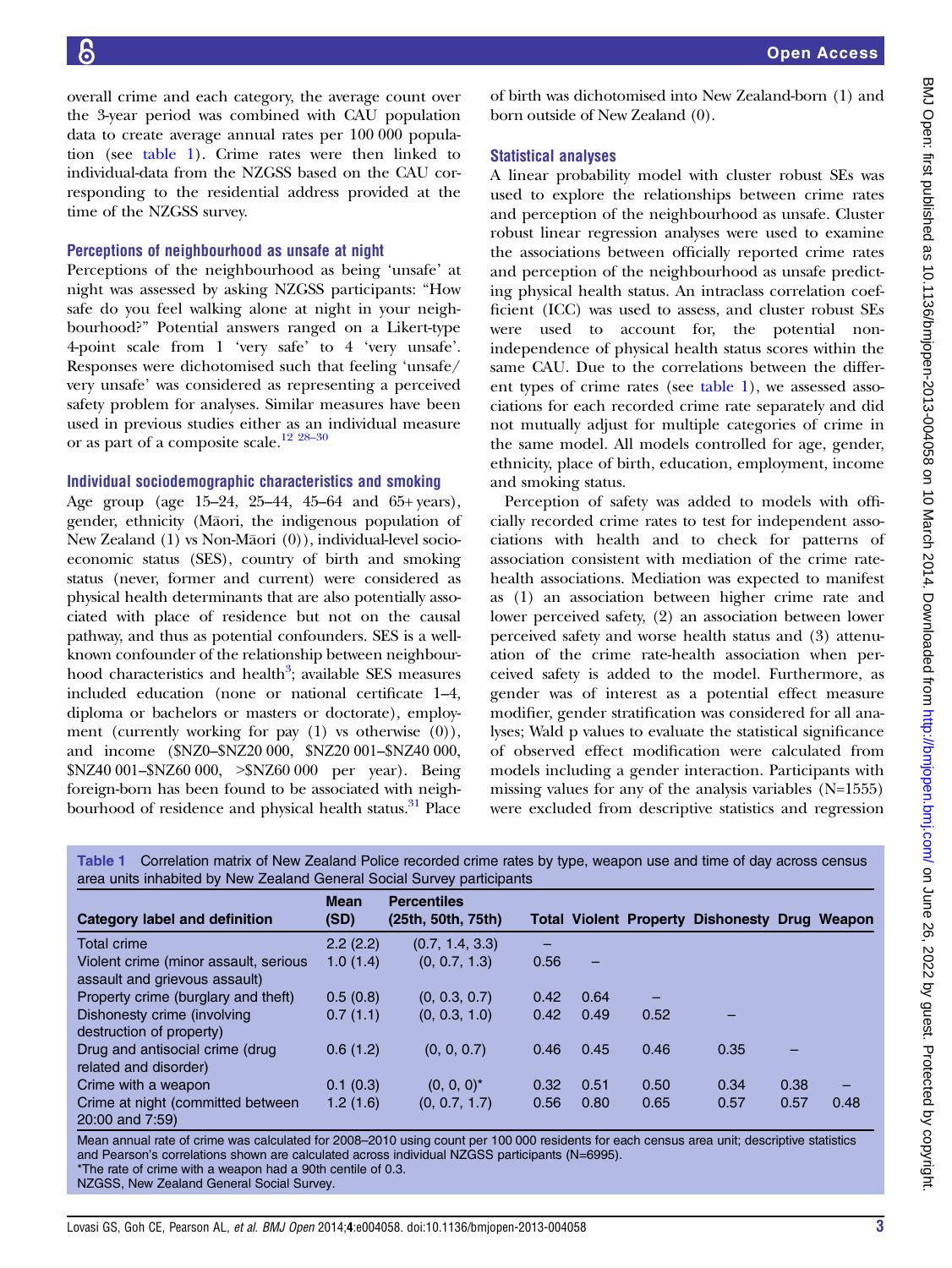analyses. Compared to the full sample, participants in our analyses were somewhat more likely to be men, young, educated or employed. All statistical analyses were carried out in a secure data lab in Wellington, New Zealand using Stata V.11.0 software (Stata Corp, College Station, Texas, USA).

#### RESULTS Study participants

Table 2 shows the characteristics of the study population (N=6995). There were similar numbers of men (n=3310) and women (n=3685). Twelve per cent of the study participants were of Maori ethnicity. Most participants were New Zealand-born (77%) and 65% of participants were currently employed. Approximately 21% of men reported feeling unsafe or very unsafe walking alone at night in their neighbourhood compared with 52% of women.

The physical health index (TPCS based on SF-12) had a theoretical range from 0 to 100, with higher values indicating better physical health. The observed mean and SD were similar for men and women. The ICC for the physical health index across CAUs suggests that 3.1%

of the outcome variation may be explained at the CAU level (95% CI 1.7% to 4.5%).

### Association between officially recorded crime rates and perceived safety

Total crime rate was significantly associated with the perception of one's neighbourhood as unsafe for walking at night ([table 3](#page-4-0)). Associations were statistically significant for both genders and for all four types of crimes, except that among men the trend was not statistically significant for dishonesty crime (gender interaction p value=0.03). While relatively uncommon, the rate of crime with a weapon predicted perceived safety: for each additional crime per 100 000 residents in this category women were 15.7% more likely to perceive their neighbourhood as unsafe and men were 10% more likely to perceive their neighbourhood as unsafe.

# Association between officially recorded crime and physical health status

Total crime rate had a non-significant association with overall lower physical health among men ([table 4\)](#page-4-0). However, among women, the total crime rate, violent crime rate, and crime at night were significantly

Table 2 Characteristics of New Zealand General Social Survey participants in our analytic dataset (2010–2011, participants with missing data have been excluded)

|                                    | <b>Total N=6995</b> | Men $N=3310$ | <b>Women N=3685</b> |  |
|------------------------------------|---------------------|--------------|---------------------|--|
| Age group (years)                  |                     |              |                     |  |
| $15 - 24$                          | 12                  | 13           | 12                  |  |
| $25 - 44$                          | 36                  | 34           | 37                  |  |
| $45 - 64$                          | 35                  | 34           | 35                  |  |
| $65+$                              | 18                  | 18           | 17                  |  |
| Ethnicity                          |                     |              |                     |  |
| Māori                              | 12                  | 10           | 13                  |  |
| <b>Nativity</b>                    |                     |              |                     |  |
| Born in New Zealand                | 77                  | 76           | 78                  |  |
| Highest completed education        |                     |              |                     |  |
| None or national certificate 1-4   | 66                  | 70           | 63                  |  |
| Diploma or bachelors               | 25                  | 22           | 27                  |  |
| Masters or doctorate               | 9                   | 8            | 9                   |  |
| Employment                         |                     |              |                     |  |
| Currently working for pay          | 65                  | 70           | 60                  |  |
| Income                             |                     |              |                     |  |
| ≤\$NZ20 000                        | 36                  | 28           | 43                  |  |
| \$NZ20 001-40 000                  | 27                  | 24           | 30                  |  |
| \$NZ40 001-60 000                  | 18                  | 21           | 15                  |  |
| \$NZ60 001+                        | 19                  | 27           | 12                  |  |
| Smoking status                     |                     |              |                     |  |
| Regular smoker, current            | 20                  | 20           | 19                  |  |
| Regular smoker, former             | 29                  | 31           | 26                  |  |
| Never smoker                       | 52                  | 49           | 54                  |  |
| Neighbourhood safety (self-report) |                     |              |                     |  |
| Safe or very safe                  | 63                  | 79           | 48                  |  |
| Unsafe or very unsafe              | 37                  | 21           | 52                  |  |
| Physical health (TPCS)             | 49.6 (9.9)          | 49.8 (9.5)   | 49.5 (10.2)         |  |

TPCS, Transformed Physical Composite Score.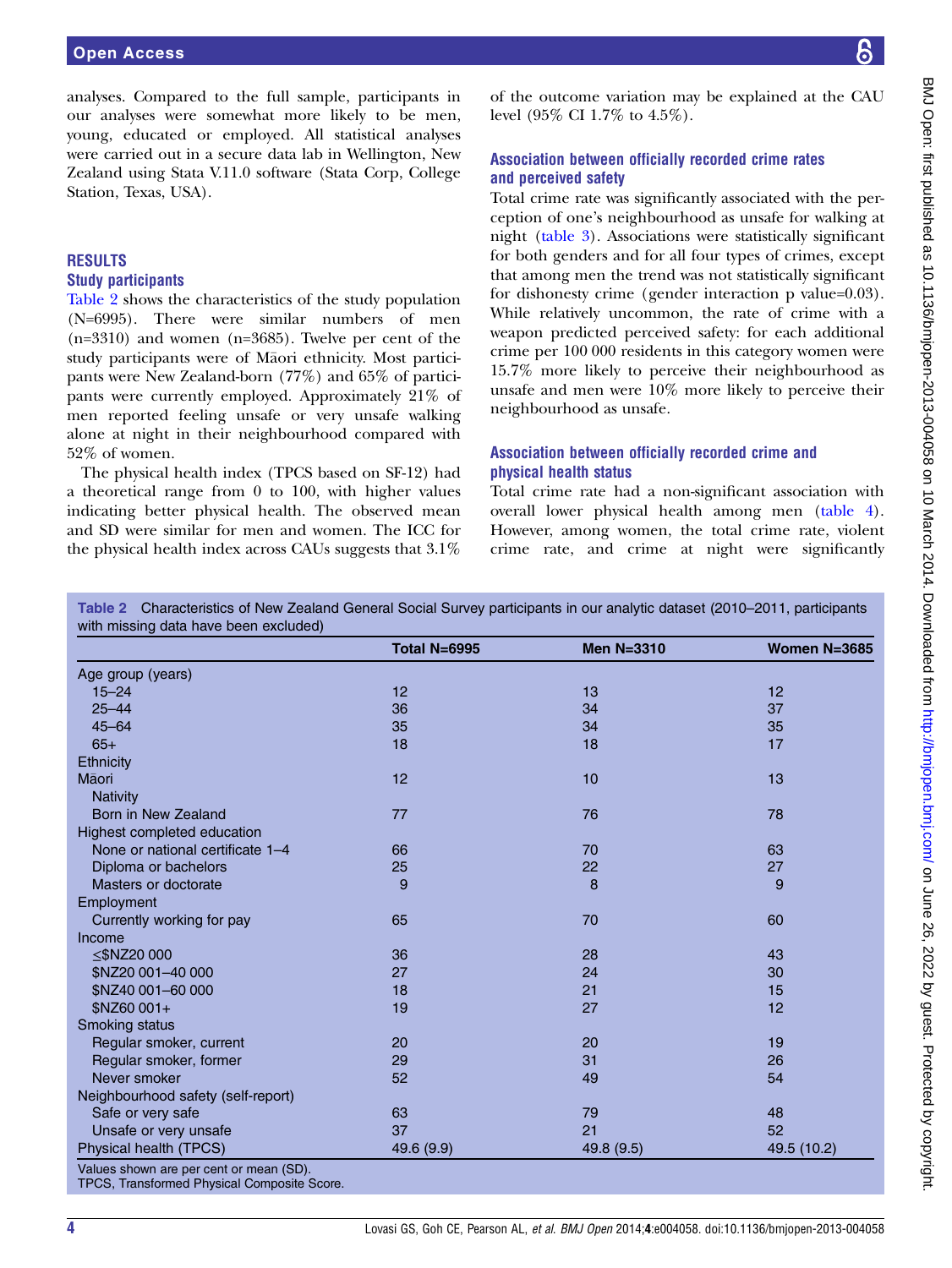<span id="page-4-0"></span>Table 3 Associations between recorded crime rates and self-reported perception of neighbourhood as unsafe among men and women in New Zealand (2010–2011)

|                              | Overall $\beta$ (95% CI)    | Men $\beta$ (95% CI)          | Women $\beta$ (95% CI)     | Gender interaction p value |
|------------------------------|-----------------------------|-------------------------------|----------------------------|----------------------------|
| <b>Total crime</b>           | $1.9(1.2 \text{ to } 2.5)$  | 1.4 $(0.6 \text{ to } 2.1)$   | $2.2$ (1.4 to 3.1)         | 0.15                       |
| Violent crime                | $4.3$ (3.1 to 5.4)          | $4.0$ (2.6 to 0.5)            | $4.5$ (3.0 to 5.9)         | 0.89                       |
| Property crime               | $5.4$ (3.4 to 7.4)          | $4.2$ (1.9 to 6.4)            | $6.5(4.1 \text{ to } 9.0)$ | 0.14                       |
| Dishonesty crime             | 2.1 $(0.6 \text{ to } 3.5)$ | $0.7$ (-0.7 to 2.2)           | $3.2$ (1.2 to 5.2)         | 0.03                       |
| Drug and antisocial crime    | $2.2$ (0.9 to 3.4)          | 1.9 $(0.4 \text{ to } 3.4)$   | $2.4$ (0.8 to 3.9)         | 0.85                       |
| Crime with a weapon          | 12.9 (8.8 to 17.0)          | 10.0 $(5.0 \text{ to } 15.1)$ | 15.7 (9.9 to 21.4)         | 0.19                       |
| Crime occurring in the night | $3.0$ (2.0 to 4.0)          | $2.7(1.6 \text{ to } 3.9)$    | $3.2$ (1.9 to 4.5)         | 0.80                       |

Rescaled coefficients and 95% CIs from linear probability models with cluster robust SEs are shown, and coefficients (which have been multiplied by 100) can be interpreted as in the expected increase in percentage of participants reporting their neighbourhood as unsafe per 1 unit increase in the category-specific crime rate; models controlled for age, ethnicity, place of birth, education, employment, income and smoking status; crime rates were added to separate models (not mutually adjusted); italic face is used to indicate statistical significance  $(p<0.05)$ .

associated with a lower physical health index (coefficients were  $-0.15$ ,  $-0.32$  and  $-0.29$ , respectively). This suggests that for each additional crime per 100 000 residents we would expect a decrease in the physical health index of 0.15 units, or perhaps an approximately 0.3 unit decrease if the additional crime were violent or committed at night. The effect modification by gender was only statistically significant for crime at night  $(p=0.01)$ .

To assess whether the perception of one's neighbourhood as being unsafe mediated the associations between recorded crime and physical health status, an indicator of perceived safety was added to models of recorded crime and health status. The addition of perceived safety changed the magnitude of the statistically significant regression coefficients by 8–28% (see table 4). For women, the rates of violent crime and crime occurring at night remained significantly associated with physical

health after controlling for perception of neighbourhood as unsafe.

# Association between perceived crime and physical health status

Both men and women perceiving their neighbourhood as unsafe for walking at night had lower predicted physical health index: men perceiving their neighbourhood as unsafe versus safe had a predicted difference of 1.3 units on the physical health index, and women had a predicted difference of 0.9 units ([table 5\)](#page-5-0). These associations remained statistically significant and similar in magnitude after controlling for recorded crime rates.

# **DISCUSSION**

For this population of adults living in New Zealand, we observed robust associations between objectively

Table 4 Associations between recorded crime rates and self-reported physical health status among men and women in New Zealand (2010–2011)

|                           | Overall $\beta$ (95% CI)       | Men $\beta$ (95% CI)       | Women $\beta$ (95% CI)         | Gender<br>interaction p value |
|---------------------------|--------------------------------|----------------------------|--------------------------------|-------------------------------|
| <b>Total crime</b>        | $-0.09$ ( $-0.20$ to 0.01)     | $-0.04$ ( $-0.18$ to 0.09) | $-0.15$ ( $-0.29$ to $-0.01$ ) | 0.22                          |
| With perceived safety     | $-0.08$ ( $-0.18$ to 0.03)     | $-0.02$ ( $-0.16$ to 0.11) | $-0.13$ ( $-0.27$ to 0.00)     |                               |
| Violent crime             | $-0.18$ ( $-0.34$ to $-0.01$ ) | $-0.04$ ( $-0.27$ to 0.20) | $-0.32$ ( $-0.55$ to $-0.10$ ) | 0.08                          |
| With perceived safety     | $-0.13$ ( $-0.30$ to 0.03)     | $0.02$ (-0.22 to 0.25)     | $-0.29$ ( $-0.51$ to $-0.06$ ) |                               |
| Property crime            | $-0.13$ ( $-0.40$ to 0.13)     | $0.07$ (-0.25 to 0.38)     | $-0.33$ ( $-0.76$ to 0.09)     | 0.13                          |
| With perceived safety     | $-0.08$ ( $-0.34$ to 0.19)     | $0.12$ (-0.19 to 0.44)     | $-0.28$ ( $-0.71$ to 0.15)     |                               |
| Dishonesty crime          | $-0.10$ ( $-0.29$ to 0.09)     | $0.05$ (-0.20 to 0.30)     | $-0.27$ ( $-0.52$ to $-0.01$ ) | 0.06                          |
| With perceived safety     | $-0.08$ ( $-0.27$ to 0.10)     | $0.06$ (-0.19 to 0.30)     | $-0.24$ ( $-0.49$ to 0.01)     |                               |
| Drug and antisocial crime | $0.17$ (0.00 to 0.33)          | $0.24$ (0.03 to 0.44)      | $0.10$ (-0.17 to 0.37)         | 0.38                          |
| With perceived safety     | $0.19$ (0.03 to 0.35)          | $0.26$ (0.06 to 0.47)      | $0.12$ (-0.14 to 0.39)         |                               |
| Crime with a weapon       | $0.29$ (-0.37 to 0.95)         | $0.58$ (-0.24 to 1.39)     | $-0.04$ ( $-0.97$ to 0.89)     | 0.28                          |
| With perceived safety     | $0.42$ (-0.24 to 1.18)         | $0.71$ (-0.09 to 1.52)     | $0.09$ (-0.84 to 1.02)         |                               |
| Crime at night            | $-0.11$ ( $-0.26$ to 0.03)     | $0.04$ (-0.14 to 0.23)     | $-0.29$ ( $-0.51$ to $-0.07$ ) | 0.01                          |
| With perceived safety     | $-0.09$ ( $-0.23$ to 0.06)     | $0.08$ (-0.11 to 0.27)     | $-0.26$ ( $-0.48$ to $-0.04$ ) |                               |

Coefficients and 95% CIs from cluster robust linear models are shown, and the coefficients can be interpreted as the predicted difference in self-reported physical health status (as measured by the SF-12 transformed physical component score) associated with a 1 unit increase in the category-specific crime rate; all models controlled for are age, ethnicity, place of birth, education, employment, income and smoking status; crime rates for different categories were added to separate models (not mutually adjusted), and results are shown before and after the addition of perceived safety to the models; italic face is used to indicate statistical significance (p<0.05).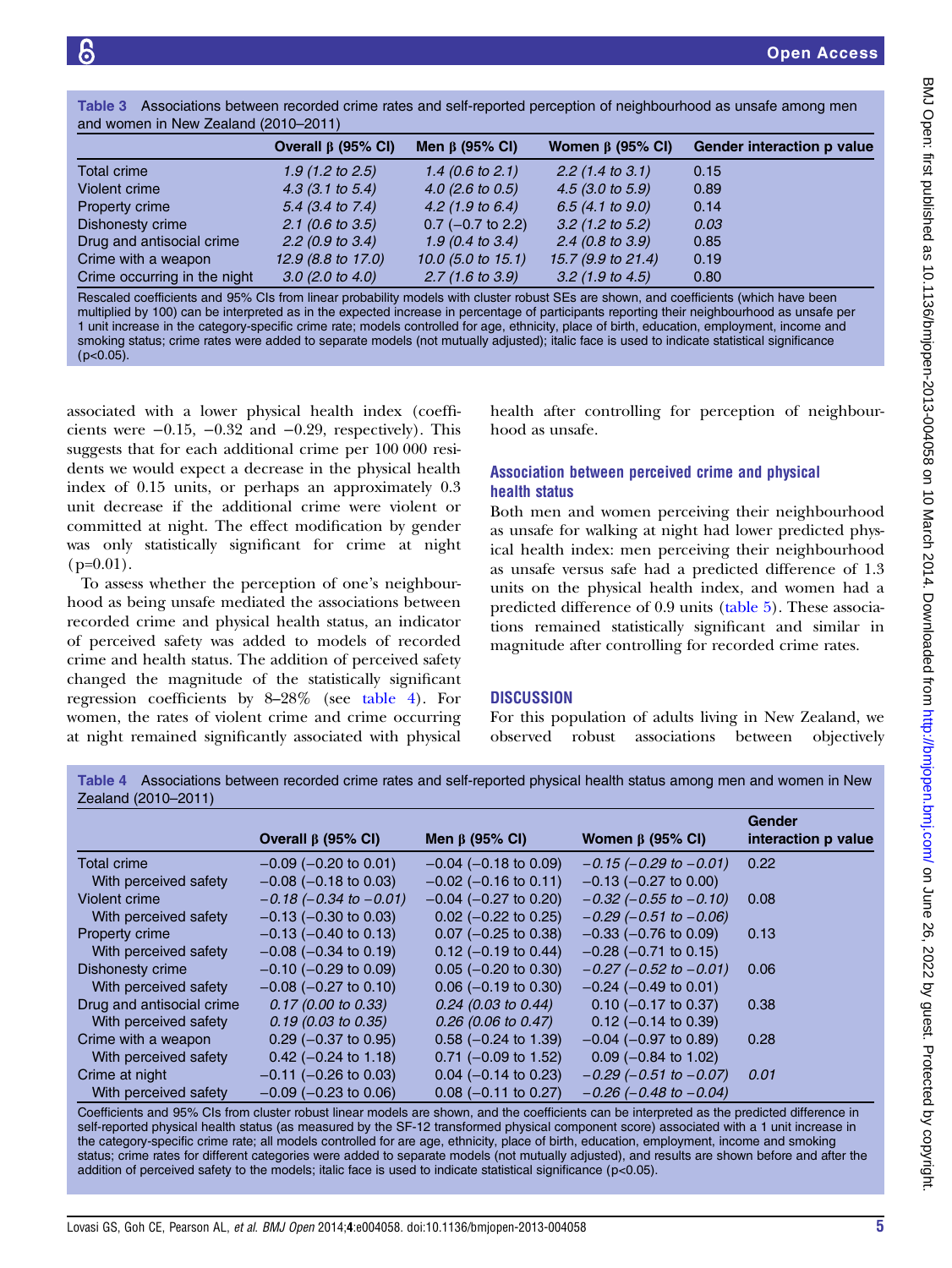|                                   | Overall $\beta$ (95% CI)       | Men $\beta$ (95% CI)           | Women $\beta$ (95% CI)         |
|-----------------------------------|--------------------------------|--------------------------------|--------------------------------|
| Neighbourhood perceived as unsafe | $-1.00$ ( $-1.51$ to $-0.49$ ) | $-1.31$ (-2.18 to $-0.44$ )    | $-0.86$ ( $-1.49$ to $-0.23$ ) |
| With total crime                  | $-0.97$ ( $-1.48$ to $-0.45$ ) | $-1.30$ (-2.17 to $-0.43$ )    | $-0.80$ ( $-1.43$ to $-0.17$ ) |
| With violent crime                | $-0.95$ ( $-1.46$ to $-0.43$ ) | $-1.32$ (-2.19 to $-0.44$ )    | $-0.77$ ( $-1.40$ to $-0.13$ ) |
| With property crime               | $-0.99$ ( $-1.50$ to $-0.47$ ) | $-1.33$ ( $-2.20$ to $-0.46$ ) | $-0.82$ ( $-1.45$ to $-0.18$ ) |
| With dishonesty crime             | $-0.99$ ( $-1.50$ to $-0.48$ ) | $-1.31$ (-2.18 to $-0.44$ )    | $-0.82$ ( $-1.46$ to $-0.19$ ) |
| With drug and antisocial crime    | $-1.03$ ( $-1.54$ to $-0.52$ ) | $-1.35$ ( $-2.22$ to $-0.48$ ) | $-0.88$ ( $-1.50$ to $-0.25$ ) |
| With crime with a weapon          | $-1.03$ ( $-1.54$ to $-0.51$ ) | $-1.36$ ( $-2.23$ to $-0.48$ ) | $-0.87$ ( $-1.50$ to $-0.24$ ) |
| With crime at night               | $-0.97$ ( $-1.48$ to $-0.46$ ) | $-1.34$ ( $-2.22$ to $-0.47$ ) | $-0.78$ ( $-1.41$ to $-0.15$ ) |

<span id="page-5-0"></span>Table 5 Associations between perception of safety and self-reported physical health status, controlling for recorded crime

x are snown, and coefficients can be interpreted as the predicted difference in physical health status (as measured by the SF-12 transformed physical component score) for comparing those reporting their neighbourhood as unsafe for walking at night versus safe for walking at night; covariates include age, ethnicity, place of birth, education, employment, income and smoking status; crime rates were added one at a time to adjusted models and the coefficients for perceiving neighbourhood as unsafe are shown before and after adjustment for each of these crime rates; italic face is used to indicate statistical significance (p<0.05).

recorded crime rates and perceived neighbourhood safety, and between perceived neighbourhood safety and physical health. However, there was some evidence of effect modification by gender in the association between objectively recorded crime rates and physical health. Moreover, the category of crime rates most strongly associated with perceived safety (crime with a weapon) was not among the categories most strongly associated with physical health (violent crime and crime at night). The observed patterns were somewhat supportive of the hypothesised role of perceived safety as a mediator between officially recorded crime rates and physical health among women. However, the observed patterns indicate potential heterogeneity by crime type and gender.

An understanding of the several causal pathways through which crime may affect health can help explain these separate associations, and differences across categories of crime. It appears that for women, violent crime and crimes occurring at night were negatively associated with health status even after controlling for any indirect association through perceived safety. Yet, the magnitude of association between perceived neighbourhood safety and physical health showed a trend to be larger for men than women. These findings highlight separate associations of officially recorded crime versus perceived safety hazards on health, and that these associations may differ by gender. Our results corroborate other studies<sup>[12 14](#page-6-0) [32](#page-7-0)</sup> that have found independent associations for between the perception of safety and officially recorded crime with health status or health-related behaviour.<sup>[11 14](#page-6-0)</sup> Perceived safety—instead of merely being a reflection of recorded crime—is an independent construct that can be influenced by a variety of environmental cues such as the physical features of public spaces, lighting levels, media stories and social incivilities.<sup>[9](#page-6-0)</sup> Future longitudinal research should consider how shortterm fluctuations and long-term trends in crime rates and other neighbourhood shifts alter individuals'

reported perceptions of neighbourhood safety. While perceived safety may, in part, mediate the association between recorded crime and physical health status among women in our study, the association of perceived crime with adverse physical health was notable and statistically significant among men, even though recorded crime rates were not associated with physical health for these same men.

It is worth noting that when effect modification by gender has been explored in previous studies of crime or safety as predictors of physical health, the patterns have not always been consistent with our findings. For example, others have reported a stronger association between perceived safety and health status for women,<sup>[10](#page-6-0)</sup> whereas in this study we found a trend in the opposite direction, though the effect modification was not statistically significant. Some of the literature on perceived safety and physical activity has pointed to stronger asso-ciations for men<sup>[33](#page-7-0)</sup> or failed to detect an association among women.<sup>[16](#page-6-0) [34 35](#page-7-0)</sup> One potential explanation for the stronger associations between perceived safety and physical activity and physical health among men involve reverse causation, with physically healthy men more likely to perceive themselves as being safe from crime. The inconsistent evidence for the association of perceived crime on health status by gender underscores the importance of using officially recorded and perceived crime measures and presenting gender stratified results even when the pattern of effect modification seems contrary to current assumptions.

#### Strengths and limitations

Key strengths of this study are the use of geographically linked national data, and the availability of multiple officially recorded crime rates by category as well as a survey question on perceived neighbourhood safety. The SF-12 instrument used for outcome assessment has been validated $^{25}$  and recommended as a population health measure.<sup>[36](#page-7-0)</sup>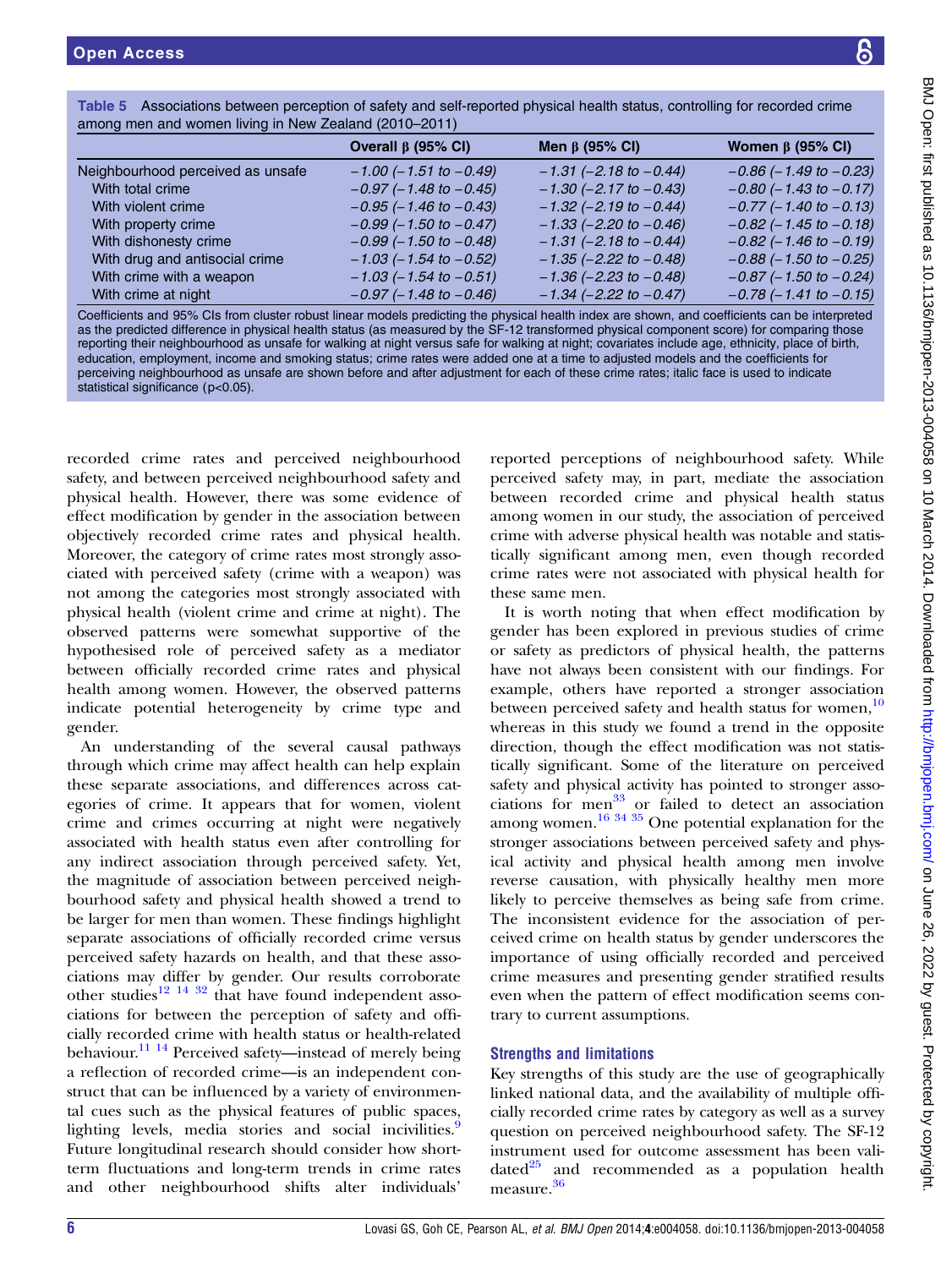designs limit our ability to eliminate non-causal explanations such as reverse causation and unmeasured confounding. Physical health status was self-reported and this could result in misclassification. Missing data were also an important limitation. In particular, the large number of participants who selected 'Not applicable', 'Don't know' or 'Refused' in response to the question on perceived safety (N=1092) may have included those who already avoided walking home at night due to safety concerns or health limitations, and this could lead to a biased estimate of the associations among crime rates, perceived safety and health status. Misclassification or reasons for missing data could also differ by gender, potentially distorting the observed pattern of effect modification. The measure of perceived safety too did not explicitly state the source for concern with safety and some participants may be considering factors such as traffic hazards instead of crime. Last, crime rates in New Zealand are lower than in many other countries (eg, in 2000, the New Zealand violent crime rates were 132.6 per 100 000 compared to 506.1 per 100 000 population in the  $USA^{37}$  $USA^{37}$  $USA^{37}$ ; this and other unique sociocultural factors may change how its neighbourhoods function and influence health, limiting the generalisability of our results.

<span id="page-6-0"></span>However, the cross-sectional and observational study

#### **CONCLUSION**

In conclusion, complex patterns of association were observed linking crime rates to physical health among men and women in New Zealand. Future studies should continue to explore differences by crime category and by gender, and across the multiple pathways that may link crime rates to physical health status. Usage of officially recorded crime and perceived safety measures is important to tease apart the differences in what they reflect and how they may influence health differently for men and women. Perceived neighbourhood safety in particular appears to be a robust predictor of physical health independent of officially recorded crime rates, and potentially modifiable neighbourhood characteristics affecting perceived safety warrant further investigation.

Acknowledgements The authors would like to acknowledge the support of New Zealand Police who provided crime data for this work; and to Statistics New Zealand who provided access to data from the General Social Survey.

Contributors All authors critically reviewed manuscript drafts and approved the submission. GSL, ALP and GB conceived the project. GB prepared the official crime rate data for linkage to the New Zealand General Social Survey (NZGSS). ALP conducted analyses in the secure data lab, with syntax and input from GSL. CEG created tables from the output files and drafted the initial manuscript. GSL revised and integrated comments on the final tables and text.

Funding The Christchurch City Council initiated the research and the Ministry of Justice Crime Prevention Unit was responsible the provision of funding, which allowed the project to start smoothly. The National Institute for Child Health and Human Development (K01HD067390) provided financial support for the first author.

Disclaimer Access to the data used in this study was provided by Statistics New Zealand under conditions designed to uphold the security and confidentiality provisions of the Statistics Act 1975. The results presented in this study are the work of the authors, not Statistics New Zealand.

#### Competing interests None.

Ethics approval The linkage and statistical analyses of microdata for this manuscript took place at a Statistics New Zealand Data Lab in Wellington, NZ, and the proposal to do so was approved by the New Zealand Police and Statistics New Zealand.

Provenance and peer review Not commissioned; externally peer reviewed.

Data sharing statement Details on data availability may be found at [http://](http://www.stats.govt.nz) [www.stats.govt.nz.](http://www.stats.govt.nz)

**Open Access** This is an Open Access article distributed in accordance with the Creative Commons Attribution Non Commercial (CC BY-NC 3.0) license, which permits others to distribute, remix, adapt, build upon this work noncommercially, and license their derivative works on different terms, provided the original work is properly cited and the use is non-commercial. See: [http://](http://creativecommons.org/licenses/by-nc/3.0/) [creativecommons.org/licenses/by-nc/3.0/](http://creativecommons.org/licenses/by-nc/3.0/)

#### **REFERENCES**

- Diez Roux AV, Mair C. Neighborhoods and health. Ann N Y Acad Sci 2010;1186:125–45.
- Riva M, Gauvin L, Tracie TA, et al. Toward the next generation of research into small area effects on health: a synthesis of multilevel investigations published since July 1998. J Epidemiol Community Health 2007;61:853–61.
- 3. Pickett KE, Pearl M. Multilevel analyses of neighbourhood socioeconomic context and health outcomes: a critical review. J Epidemiol Community Health 2001;55:111–22.
- 4. Ross CE, Mirowsky J. Neighborhood disadvantage, disorder, and health. J Health Soc Behav 2001;42:258–76.
- 5. Chaix B, Lindstrom M, Rosvall M, et al. Neighbourhood social interactions and risk of acute myocardial infarction. J Epidemiol Community Health 2008;62:62–8.
- 6. Sundquist K, Theobald H, Yang M, et al. Neighborhood violent crime and unemployment increase the risk of coronary heart disease: a multilevel study in an urban setting. Soc Sci Med 2006;62:2061–71.
- 7. Ellen IG, Mijanovich T, Dillman KN. Neighborhood effects on health: exploring the links and assessing the evidence. J Urban Aff 2001;23:391–408.
- 8. Stafford M, Chandola T, Marmot M. Association between fear of crime and mental health and physical functioning. Am J Public Health 2007;97:2076–81.
- 9. Loukaitou-Sideris A, Eck JE. Crime prevention and active living. Am J Health Promot 2007;21(Suppl 4):380–9, iii.
- 10. Foster S, Giles-Corti B. The built environment, neighborhood crime and constrained physical activity: an exploration of inconsistent findings. Prev Med 2008;47:241–51.
- 11. Mason P, Kearns A, Livingston M. "Safe Going": the influence of crime rates and perceived crime and safety on walking in deprived neighbourhoods. Soc Sci Med 2013;91:15–24.
- 12. Piro FN, Noss O, Claussen B. Physical activity among elderly people in a city population: the influence of neighbourhood level violence and self perceived safety. J Epidemiol Community Health 2006;60:626–32.
- 13. Shareck M, Ellaway A. Neighbourhood crime and smoking: the role of objective and perceived crime measures. BMC Public Health 2011;11:930.
- Evenson KR, Block R, Diez Roux AV, et al. Associations of adult physical activity with perceived safety and police-recorded crime: the multi-ethnic study of atherosclerosis. Int J Behav Nutr Phys Act 2012;9:146.
- 15. Johnson SL, Solomon BS, Shields WC, et al. Neighborhood violence and its association with mothers' health: assessing the relative importance of perceived safety and exposure to violence. J Urban Health 2009;86:538–50.
- Blacksher E, Lovasi GS. Place-focused physical activity research, human agency, and social justice in public health: taking agency seriously in studies of the built environment. Health Place 2012;18:172–9.
- 17. Lovasi GS, Schwartz-Soicher O, Neckerman KM, et al. Aesthetic amenities and safety hazards associated with walking and bicycling